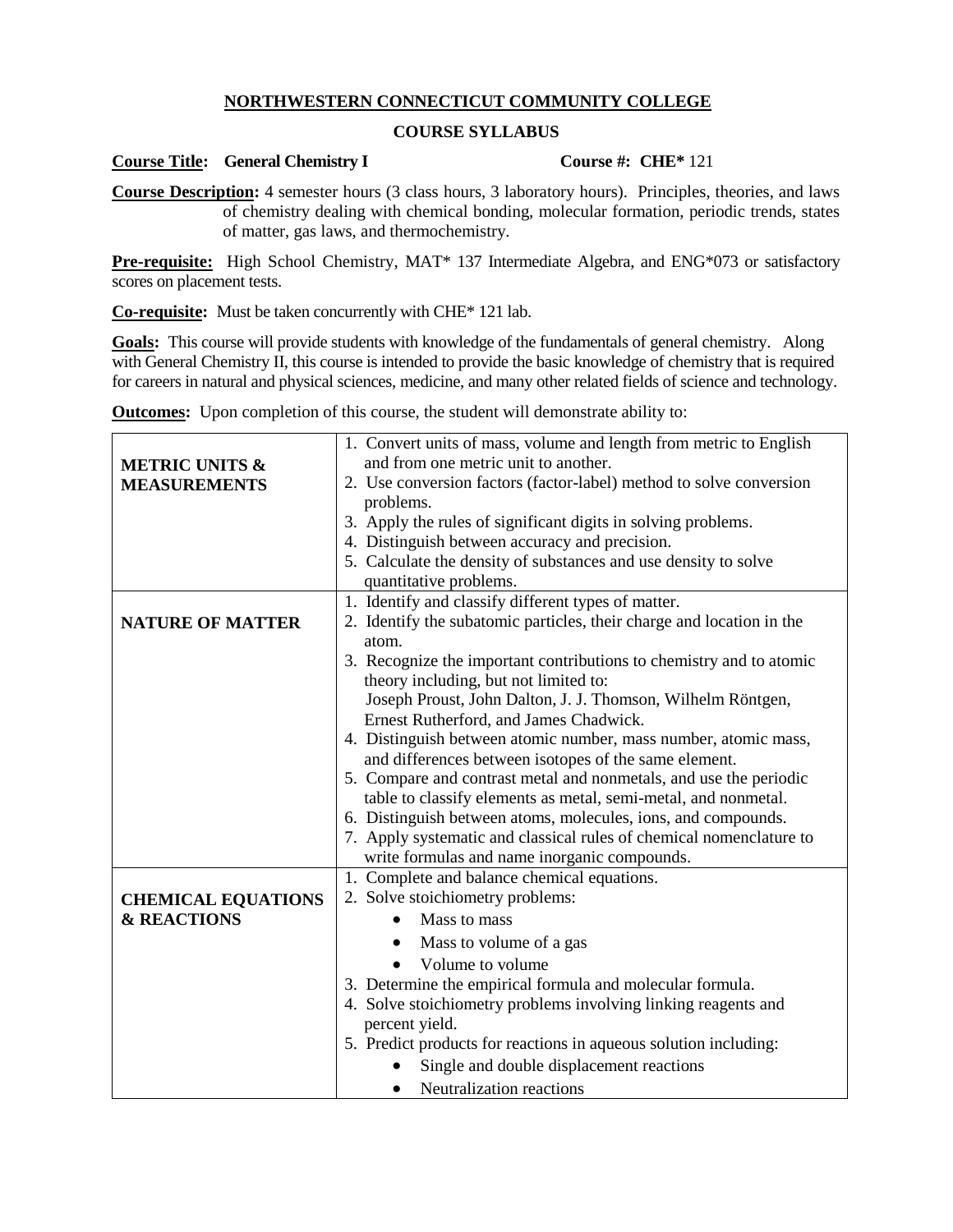|                           | Oxidation – reduction reactions                                                                                                          |  |  |
|---------------------------|------------------------------------------------------------------------------------------------------------------------------------------|--|--|
|                           | <b>Combination reactions</b>                                                                                                             |  |  |
|                           | Decomposition reactions                                                                                                                  |  |  |
|                           |                                                                                                                                          |  |  |
|                           | 1. Calculate the molarity of solutions and describe how solutions of                                                                     |  |  |
| <b>REACTIONS IN</b>       | specified molarity are made.                                                                                                             |  |  |
| <b>SOLUTION</b>           | 2. Describe how solutions are made when diluted using a stock                                                                            |  |  |
|                           | solution of specified concentration.                                                                                                     |  |  |
|                           | 3. Solve acid-base and redox titration problems to determine molarity                                                                    |  |  |
|                           | or volume.                                                                                                                               |  |  |
|                           | 1. Distinguish between the physical states of matter.                                                                                    |  |  |
| <b>STATES OF MATTER -</b> | 2. Solve gas law problems using Boyles Law, Charles Law, Dalton's                                                                        |  |  |
| <b>GASES</b>              | Law, combined law, ideal gas equation.                                                                                                   |  |  |
|                           | 3. Explain the kinetic molecular theory of a gas.                                                                                        |  |  |
|                           | 4. Explain how the ideal gas law deviates from actual behavior under                                                                     |  |  |
|                           | specific conditions.                                                                                                                     |  |  |
|                           | 1. Define energy and identify different forms of energy.                                                                                 |  |  |
| <b>THERMOCHEMISTRY</b>    | 2. Explain enthalpy of reaction.                                                                                                         |  |  |
|                           | 3. Calculate enthalpy change, $\Delta H$ .                                                                                               |  |  |
|                           | 4. Apply concepts of calorimetry to determine specific heat, heat of                                                                     |  |  |
|                           | combustion, and heat of return.                                                                                                          |  |  |
|                           | 5. Define and apply the first law of thermodynamics.                                                                                     |  |  |
|                           | 1. Describe the nature of electromagnetic waves.                                                                                         |  |  |
| <b>ELECTRONIC</b>         | 2. Apply quantum theory to solve for energy or wavelength using                                                                          |  |  |
| <b>STRUCTURE OF THE</b>   | Planck's equation.                                                                                                                       |  |  |
| <b>ATOM</b>               | 3. Apply Bohr's theory of the hydrogen atom.                                                                                             |  |  |
|                           | 4. Explain the dual nature of the electron.                                                                                              |  |  |
|                           | 5. Apply quantum theory to write the set of quantum numbers for                                                                          |  |  |
|                           | electrons in atoms of elements.                                                                                                          |  |  |
|                           | 6. Write electron orbital configuration using spdf with orbital detail.                                                                  |  |  |
|                           | 7. Predict whether a metal is diamagnetic or paramagnetic.                                                                               |  |  |
|                           | 1. Define ionization energy, electronegativity and electron affinity.<br>2. Predict period trends in atom radius, ionization energy, and |  |  |
| PERIODIC TABLE            | electronegativity across a period and down a group.                                                                                      |  |  |
|                           | 3. Discuss historical development of the periodic table and identify                                                                     |  |  |
|                           | individuals who contributed to the modern periodic table.                                                                                |  |  |
|                           | 4. Write electron dot diagrams and structural formulas for molecules                                                                     |  |  |
|                           | and ions.                                                                                                                                |  |  |
|                           | 1. Predict molecular geometry and orbital hybridization.                                                                                 |  |  |
| <b>STRUCTURE OF</b>       | 2. Demonstrate knowledge of expanded octets.                                                                                             |  |  |
| <b>COMPOUNDS</b>          | 3. Predict enthalpy of reaction when bonds are broken during specific                                                                    |  |  |
|                           | reactions.                                                                                                                               |  |  |
|                           | 4. Explain the significance of dipole moment.                                                                                            |  |  |
|                           | 1. Predict how intermolecular forces influence the properties of                                                                         |  |  |
| <b>INTERMOLECULAR</b>     | specific liquids.                                                                                                                        |  |  |
| <b>FORCES FOR LIQUIDS</b> | 2. Explain the nature of crystalline solids vs. amorphous solids.                                                                        |  |  |
| <b>AND SOLIDS</b>         | 3. Contrast the different types of crystals: ionic, covalent, molecular,                                                                 |  |  |
|                           | and metallic.                                                                                                                            |  |  |
|                           | 4. Define and use terms associated with phase changes of matter.                                                                         |  |  |
|                           | 5. Calculate energy required to change the temperature and stage of                                                                      |  |  |
|                           | substances.                                                                                                                              |  |  |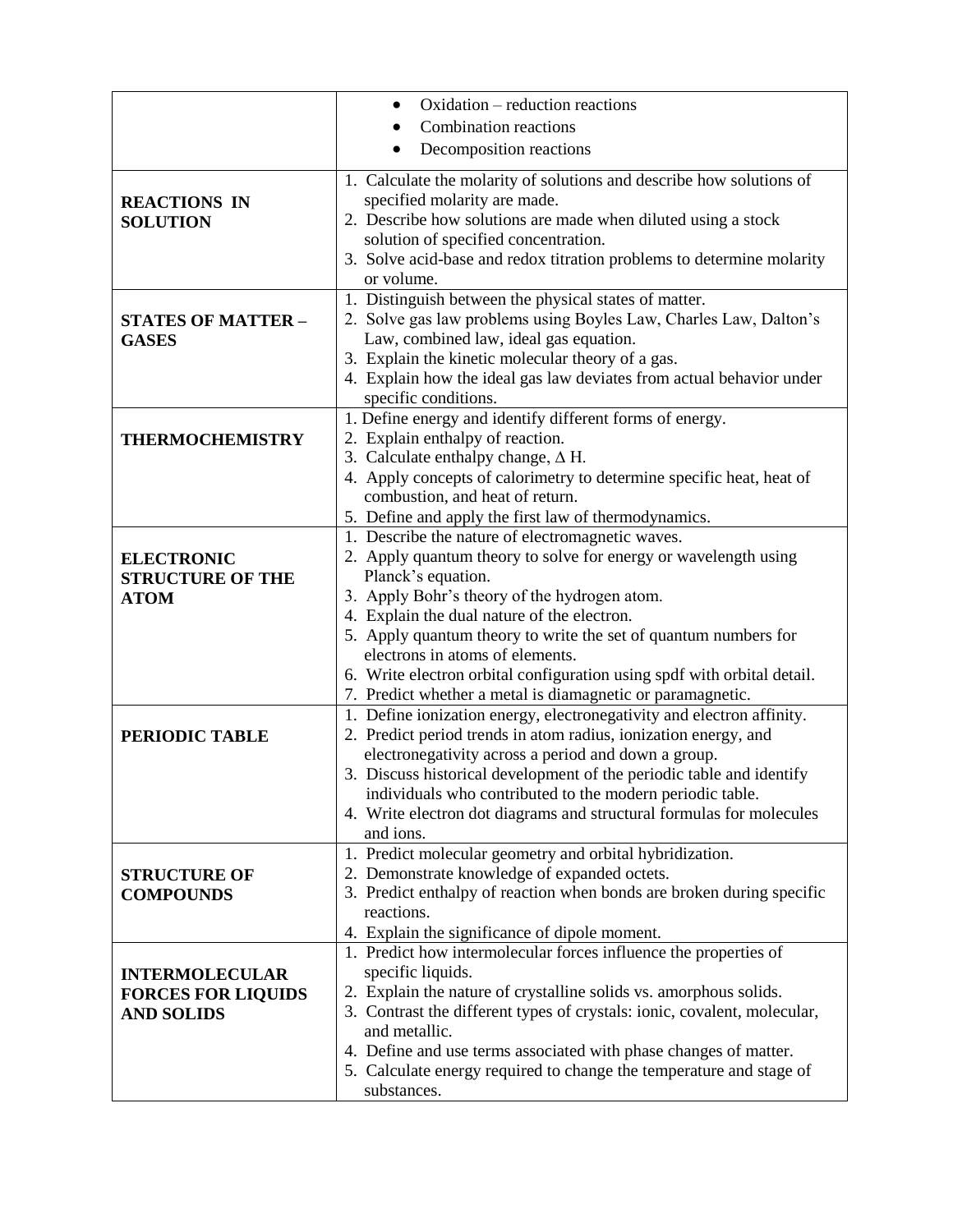| <b>Competencies:</b><br>Scientific Reasoning: Upon<br>the completion of this<br>course, students should be<br>able to: | 1. Explain the methods of scientific inquiry that lead to the<br>acquisition of knowledge. Such methods include observations,<br>testable hypotheses, logical inferences, experimental design,<br>data acquisition, interpretation, and reproducible outcomes.<br>2. Apply scientific methods to investigate real-world phenomena,<br>and routine and novel problems. This includes data acquisition<br>and evaluation, and prediction.<br>3. Represent scientific data symbolically, graphically,<br>numerically, and verbally.<br>4. Interpret scientific information and draw logical references<br>from representations such as formulas, equations, graphs,<br>tables, and schematics. |
|------------------------------------------------------------------------------------------------------------------------|---------------------------------------------------------------------------------------------------------------------------------------------------------------------------------------------------------------------------------------------------------------------------------------------------------------------------------------------------------------------------------------------------------------------------------------------------------------------------------------------------------------------------------------------------------------------------------------------------------------------------------------------------------------------------------------------|
|                                                                                                                        | 5. Evaluate the results obtained from scientific methods for<br>accuracy and/or reasonableness                                                                                                                                                                                                                                                                                                                                                                                                                                                                                                                                                                                              |
| <b>Competencies:</b><br>Scientific Knowledge:<br>Upon the completion of<br>this course, students should<br>be able to: | 1. Communicate using appropriate scientific terminology.<br>2. Use representations and models to communicate scientific<br>knowledge and solve scientific problems.<br>3. Plan and implement data collection strategies appropriate to a<br>particular scientific question.<br>4. Articulate the reasons that scientific explanations and theories<br>are refined or replaced.<br>5. Evaluate the quality of scientific information on the basis of its<br>source and the methods used to generate it.                                                                                                                                                                                      |

# **College Policies**

**Plagiarism:** Plagiarism and Academic Dishonesty are not tolerated at Northwestern Connecticut Community College. Violators of this policy will be subject to sanctions ranging from failure of the assignment (receiving a zero), failing the course, being removed/expelled from the program and/or the College. Please refer to your "Student Handbook" under "Policy on Student Rights," the Section entitled "Student Discipline," or the College catalog for additional information.

**Americans with Disabilities Act (ADA):** The College will make reasonable accommodations for persons with documented learning, physical, or psychiatric disabilities. Students should notify Dr. Christine Woodcock, the Counselor for Students with Disabilities. She is located at Green Woods Hall, in the Center for Student Development. Her phone number is 860-738-6318 and her email is [cwoodcock@nwcc.edu.](mailto:cwoodcock@nwcc.edu)

School Cancellations: If snowy or icy driving conditions cause the postponement or cancellation of classes, announcements will be made on local radio and television stations and posted on the College's website at [www.nwcc.edu.](http://www.nwcc.edu/) Students may also call the College directly at **(860) 738-6464** to hear a recorded message concerning any inclement weather closings. Students are urged to exercise their own judgment if road conditions in their localities are hazardous.

**Use of Electronic Devices:** Some course content as presented in Blackboard Learn is not fully supported on mobile devices at this time. While mobile devices provide convenient access to check in and read information about your courses, they should not be used to perform work such as taking tests, quizzes, completing assignments, or submitting substantive discussion posts.